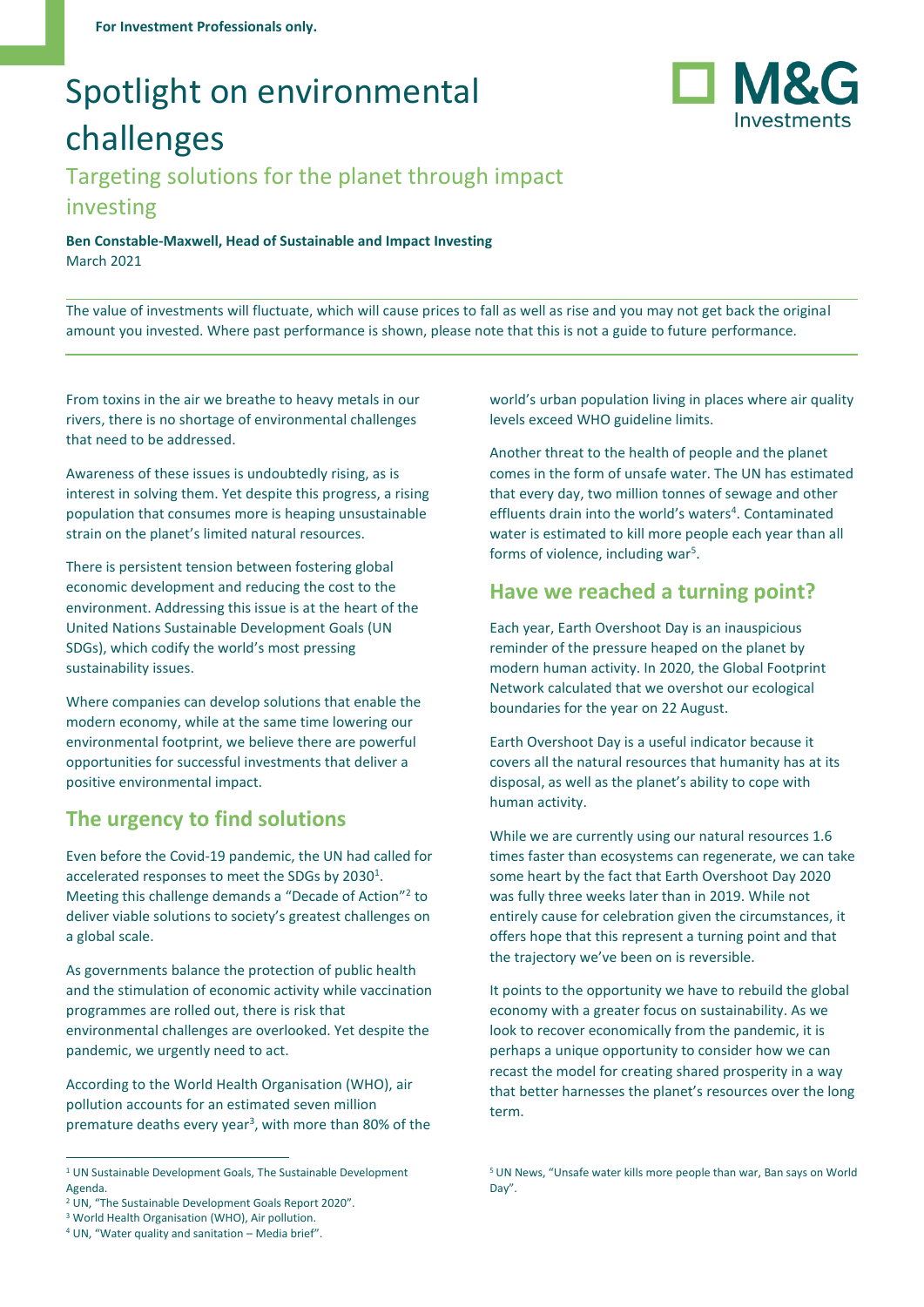In our view, we have a responsibility to ensure that the recovery is both sustainable and fair. By building a postpandemic economy that is more resilient, global society can become less vulnerable to future shocks.

### **The power of 'enabling solutions'**

Companies whose products or services produce or run on clean energy, improve energy efficiency or the quality of air or water, among other environmental solutions, can help us live within our ecological boundaries without leaving people worse off.

Some provide the tools for others to deliver positive environmental impacts. When it comes to investing for impact in listed equities, we consider these types of companies 'enablers'.

It can be challenging to quantify and distil the positive impact delivered by these companies since they allow other companies to deliver impact to society. Being one step removed from the end impact and end consumer can make measurement of their impact especially difficult.

Yet we believe these 'enablers' can be among the most impactful companies to invest in, since their positive impact can be amplified by other companies that utilise these products or services.

By way of illustration, take a company whose technologies enable many companies across a range of sectors to become more energy-efficient in their processes and operations.

Opportunities to make the systems underpinning the modern economy are growing as they become increasingly automated and digitised. Being connected to the 'internet of things' means critical data can be collected from across smarter systems and then analysed with real-time information, then used to optimise processes.

More efficient systems that reduce electricity use not only save money for the company's customers, but also result in demonstrable environmental benefits. At scale, innovative solutions that improve efficiency have the potential to cut global carbon emissions by millions of tons each year.

### **Targeting measurable impact**

By investing in listed equities to deliver a positive impact, alongside the pursuit of financial returns, we can invest in companies that offer solutions to the world's most pressing challenges. To identify impactful stocks, fund managers may look to gauge the extent to which companies explicitly aim to address societal and environmental issues. Their impact must be intentional, not accidental.

Impact investors can look to gauge the positive impact that a company delivers against the SDGs. In the case of those providing environmental solutions, these could be:

- **Goal 6** ensuring the availability and sustainable management of water and sanitation for all
- **Goal 7** ensuring access to affordable, reliable, sustainable and modern energy for all
- **Goal 9** building resilient infrastructure, promoting inclusive and sustainable industrialisation and fostering innovation
- Goal 11 making cities and human settlements inclusive, safe, resilient and sustainable.

We can map a company's activities to a primary SDG and quantify its contribution towards achieving it. There also are likely to be secondary SDGs that a company delivers impact against, perhaps as a corollary of its principal activity.

By establishing key performance indicators that are pertinent to that company delivering an impact against that SDG – for instance, carbon emissions or water saved by using its products – we can assess whether we are making a positive contribution through our investment.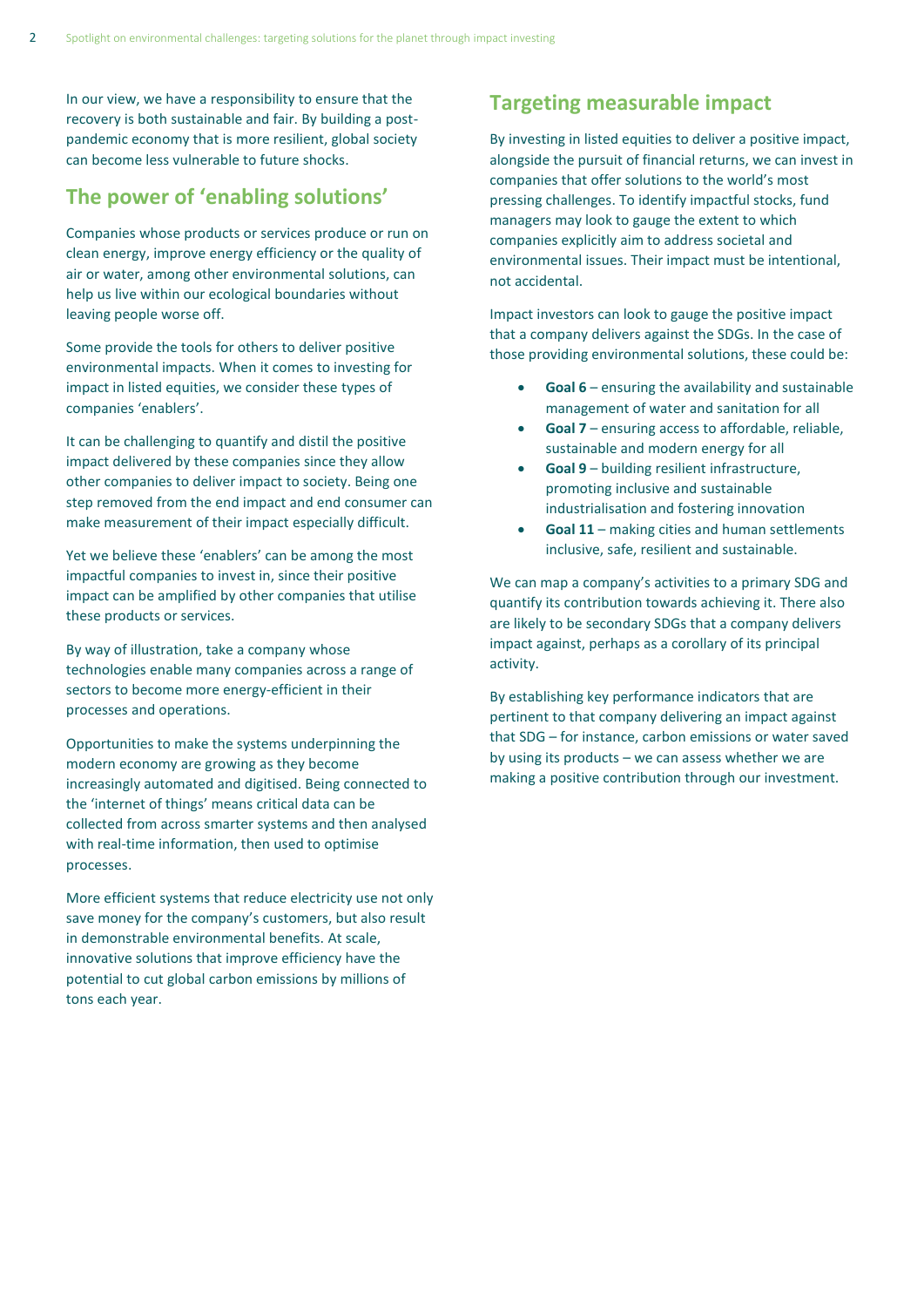#### **Investing in long-term solutions**

While there remains a clear gulf between words and deeds, a growing number of companies recognise that they have a role to play in helping deliver progress against global sustainability challenges.

In a 2019 study by consultants PwC<sup>6</sup>, nearly threequarters (72%) of the 1,141 companies analysed publicly mentioned the SDGs in their reporting. However, only 25% did so in sections that discussed business strategy. Ever fewer, just 14%, stated specific targets relating to the SDGs.

Nonetheless, more chief executives are engaging with the Global Goals. As more companies wake up to the urgency of making real-world progress, and their responsibility to act – individually and collectively – towards the 2030 targets, companies that can enable that change stand to deliver an enormous positive impact. We believe they also stand to be very successful commercially in the coming years.

Conceivably, there are multi-billion-dollar opportunities for innovative companies that can successfully deliver viable products and services that help solve some of the world's most pressing environmental challenges.

Where active investors can successfully identify these companies, they can therefore not only target a demonstrably positive impact for the planet and its people, but sustainable long-term returns for their underlying investors.

<sup>6</sup> PwC, "[Creating a strategy for a better world](https://www.pwc.com/gx/en/sustainability/SDG/sdg-2019.pdf)."